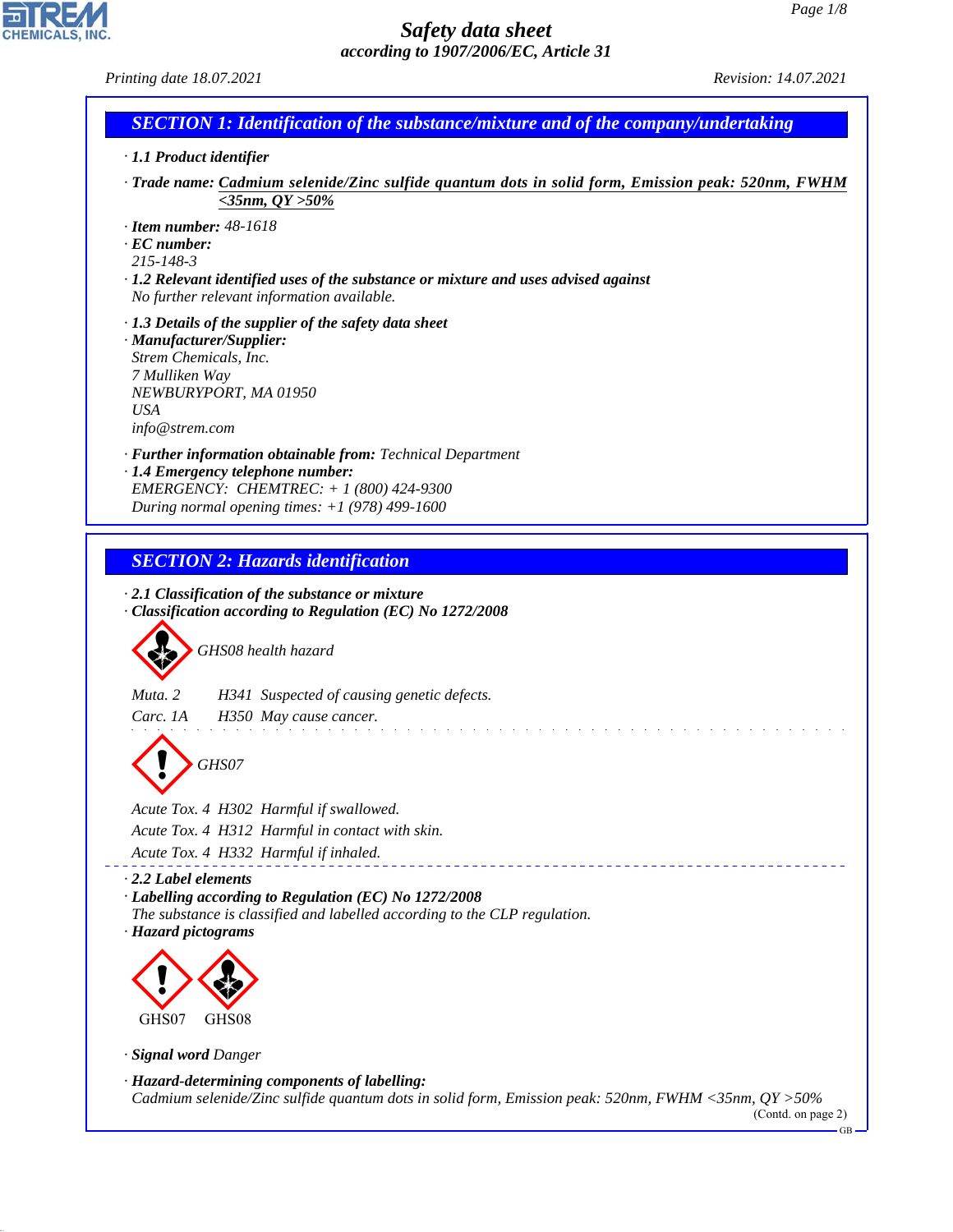*Printing date 18.07.2021 Revision: 14.07.2021*

**CHEMICALS.** 

| Trade name: Cadmium selenide/Zinc sulfide quantum dots in solid form, Emission peak: 520nm, FWHM <35nm,<br>$QY > 50\%$ |                                                                                                       |  |  |  |
|------------------------------------------------------------------------------------------------------------------------|-------------------------------------------------------------------------------------------------------|--|--|--|
|                                                                                                                        | (Contd. of page 1)                                                                                    |  |  |  |
| · Hazard statements                                                                                                    |                                                                                                       |  |  |  |
|                                                                                                                        | H302+H312+H332 Harmful if swallowed, in contact with skin or if inhaled.                              |  |  |  |
| H341                                                                                                                   | Suspected of causing genetic defects.                                                                 |  |  |  |
| <i>H350</i>                                                                                                            | May cause cancer.                                                                                     |  |  |  |
| · Precautionary statements                                                                                             |                                                                                                       |  |  |  |
| <i>P101</i>                                                                                                            | If medical advice is needed, have product container or label at hand.                                 |  |  |  |
| <i>P102</i>                                                                                                            | Keep out of reach of children.                                                                        |  |  |  |
| <i>P103</i>                                                                                                            | Read label before use.                                                                                |  |  |  |
| P <sub>280</sub>                                                                                                       | Wear protective gloves/protective clothing/eye protection/face protection.                            |  |  |  |
| P261                                                                                                                   | Avoid breathing dust/fume/gas/mist/vapours/spray.                                                     |  |  |  |
|                                                                                                                        | P305+P351+P338 IF IN EYES: Rinse cautiously with water for several minutes. Remove contact lenses, if |  |  |  |
|                                                                                                                        | present and easy to do. Continue rinsing.                                                             |  |  |  |
| $P304 + P340$                                                                                                          | IF INHALED: Remove person to fresh air and keep comfortable for breathing.                            |  |  |  |
| $P403 + P233$                                                                                                          | Store in a well-ventilated place. Keep container tightly closed.                                      |  |  |  |
| <i>P501</i>                                                                                                            | Dispose of contents/container in accordance with local/regional/national/international                |  |  |  |
|                                                                                                                        | regulations.                                                                                          |  |  |  |
| $\cdot$ 2.3 Other hazards                                                                                              |                                                                                                       |  |  |  |
|                                                                                                                        | · Results of PBT and vPvB assessment                                                                  |  |  |  |
| · PBT: Not applicable.                                                                                                 |                                                                                                       |  |  |  |
| $\mathbf{a} \cdot \mathbf{D} \cdot \mathbf{D} \cdot \mathbf{A}$                                                        |                                                                                                       |  |  |  |

*· vPvB: Not applicable.*

#### *SECTION 3: Composition/information on ingredients*

*· 3.1 Chemical characterisation: Substances*

*· CAS No. Description Cadmium selenide/Zinc sulfide quantum dots in solid form, Emission peak: 520nm, FWHM <35nm, QY >50%*

*· Identification number(s)*

*· EC number: 215-148-3*

## *SECTION 4: First aid measures*

#### *· 4.1 Description of first aid measures*

*· General information:*

*Symptoms of poisoning may even occur after several hours; therefore medical observation for at least 48 hours after the accident.*

*· After inhalation:*

44.1.1

*Supply fresh air. If required, provide artificial respiration. Keep patient warm. Consult doctor if symptoms persist.*

*In case of unconsciousness place patient stably in side position for transportation.*

- *· After skin contact: Immediately rinse with water.*
- *· After eye contact: Rinse opened eye for several minutes under running water. Then consult a doctor.*
- *· After swallowing: Call for a doctor immediately.*
- *· 4.2 Most important symptoms and effects, both acute and delayed No further relevant information available.*
- *· 4.3 Indication of any immediate medical attention and special treatment needed*
- *No further relevant information available.*

(Contd. on page 3)

GB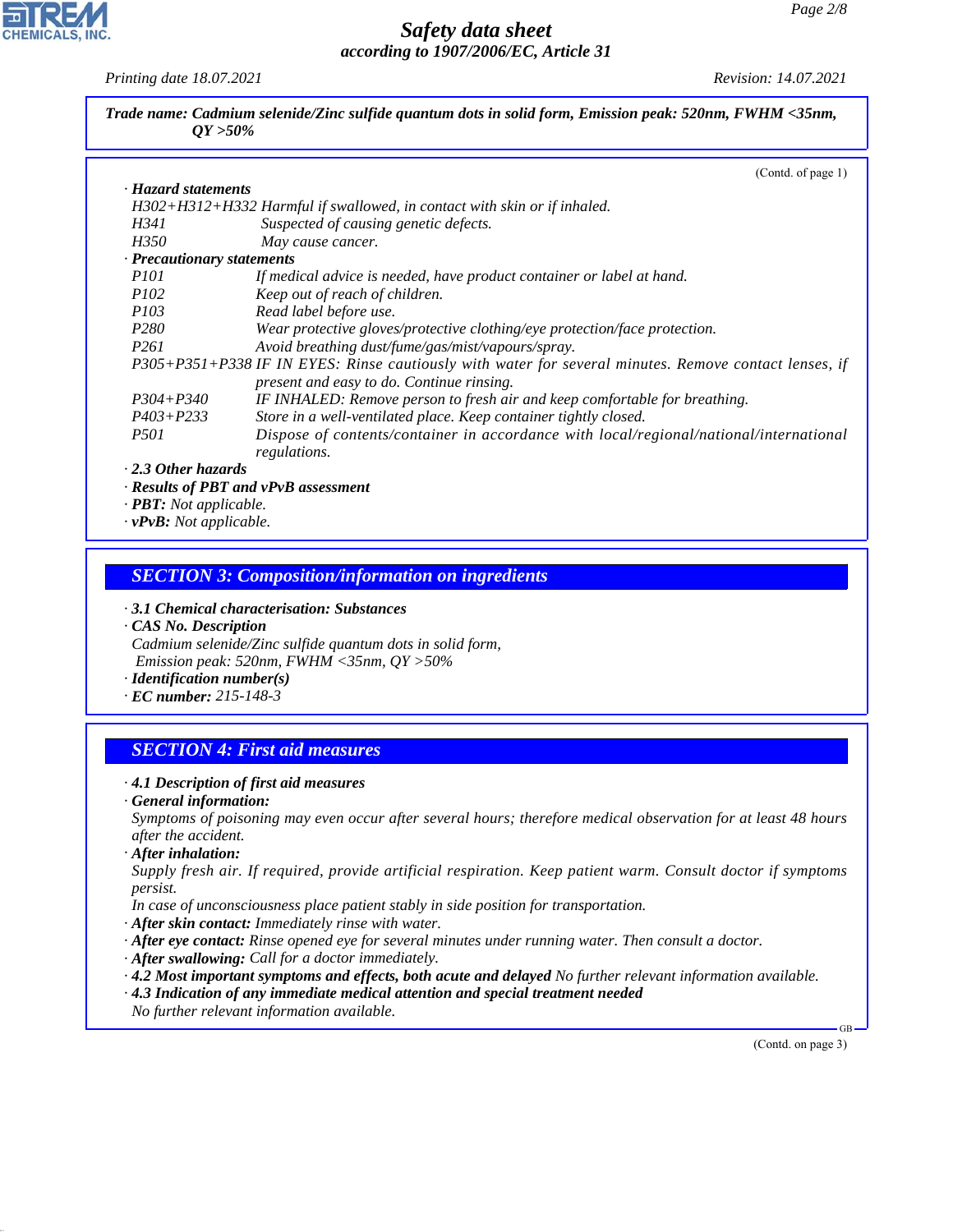*Printing date 18.07.2021 Revision: 14.07.2021*

*Trade name: Cadmium selenide/Zinc sulfide quantum dots in solid form, Emission peak: 520nm, FWHM <35nm, QY >50%*

(Contd. of page 2)

## *SECTION 5: Firefighting measures*

- *· 5.1 Extinguishing media*
- *· Suitable extinguishing agents: Use fire extinguishing methods suitable to surrounding conditions.*
- *· 5.2 Special hazards arising from the substance or mixture No further relevant information available.*
- *· 5.3 Advice for firefighters*
- *· Protective equipment: Mouth respiratory protective device.*

#### *SECTION 6: Accidental release measures*

*· 6.1 Personal precautions, protective equipment and emergency procedures Not required.*

*· 6.2 Environmental precautions: Do not allow product to reach sewage system or any water course. Inform respective authorities in case of seepage into water course or sewage system. Do not allow to enter sewers/ surface or ground water.*

- *· 6.3 Methods and material for containment and cleaning up: Dispose contaminated material as waste according to item 13. Ensure adequate ventilation.*
- *· 6.4 Reference to other sections See Section 7 for information on safe handling. See Section 8 for information on personal protection equipment. See Section 13 for disposal information.*

## *SECTION 7: Handling and storage*

*· 7.1 Precautions for safe handling*

*Thorough dedusting.*

*Ensure good ventilation/exhaustion at the workplace.*

- *· Information about fire and explosion protection: No special measures required.*
- *· 7.2 Conditions for safe storage, including any incompatibilities*

*· Storage:*

- *· Requirements to be met by storerooms and receptacles: No special requirements.*
- *· Information about storage in one common storage facility: Not required.*
- *· Further information about storage conditions: Keep container tightly sealed.*
- *· 7.3 Specific end use(s) No further relevant information available.*

## *SECTION 8: Exposure controls/personal protection*

*· Additional information about design of technical facilities: No further data; see item 7.*

*· 8.1 Control parameters*

- *· Ingredients with limit values that require monitoring at the workplace: Not required.*
- *· Additional information: The lists valid during the making were used as basis.*

*· 8.2 Exposure controls*

44.1.1

- *· Personal protective equipment:*
- *· General protective and hygienic measures: Keep away from foodstuffs, beverages and feed. Wash hands before breaks and at the end of work. Store protective clothing separately.*

(Contd. on page 4)

GB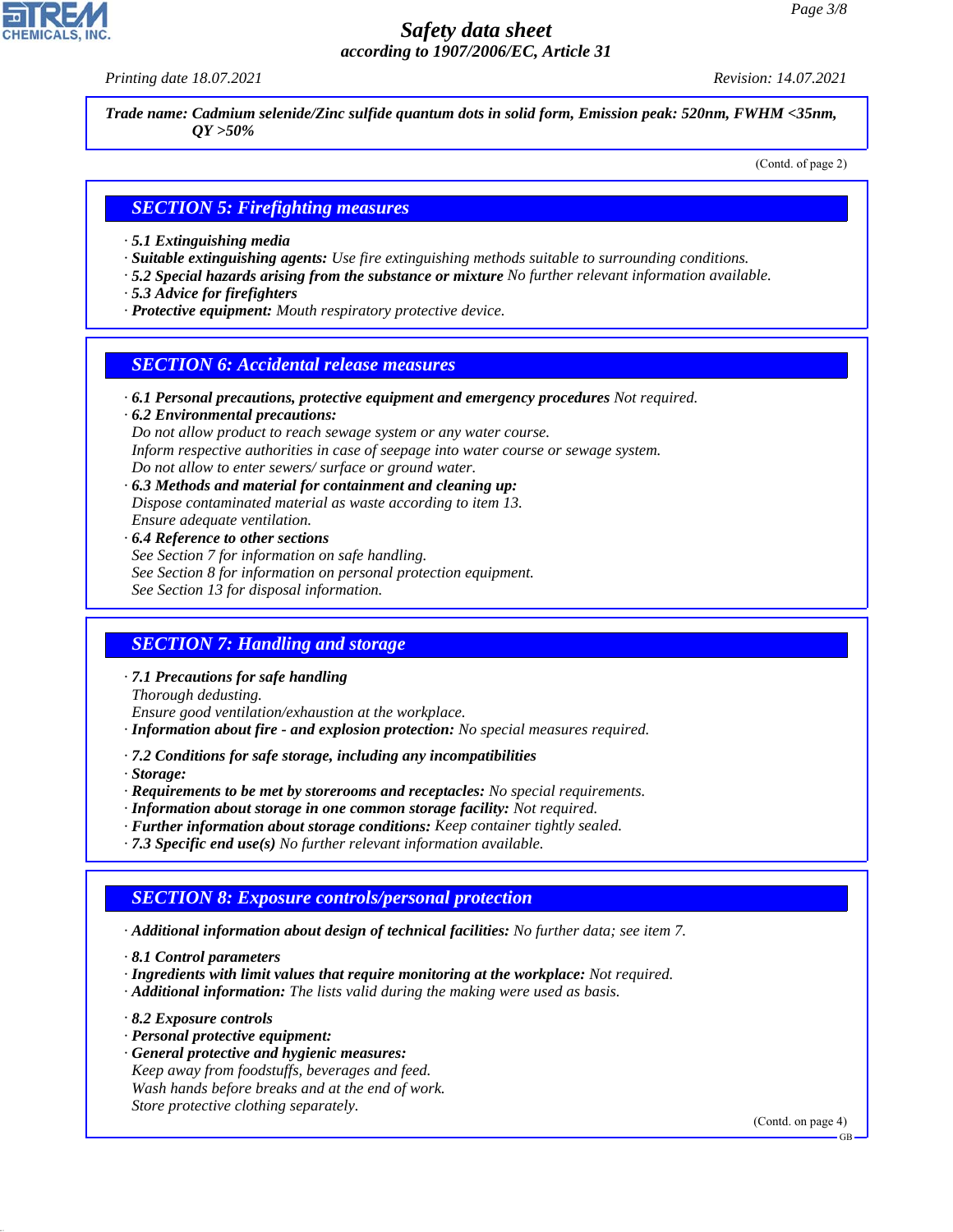*Printing date 18.07.2021 Revision: 14.07.2021*

44.1.1

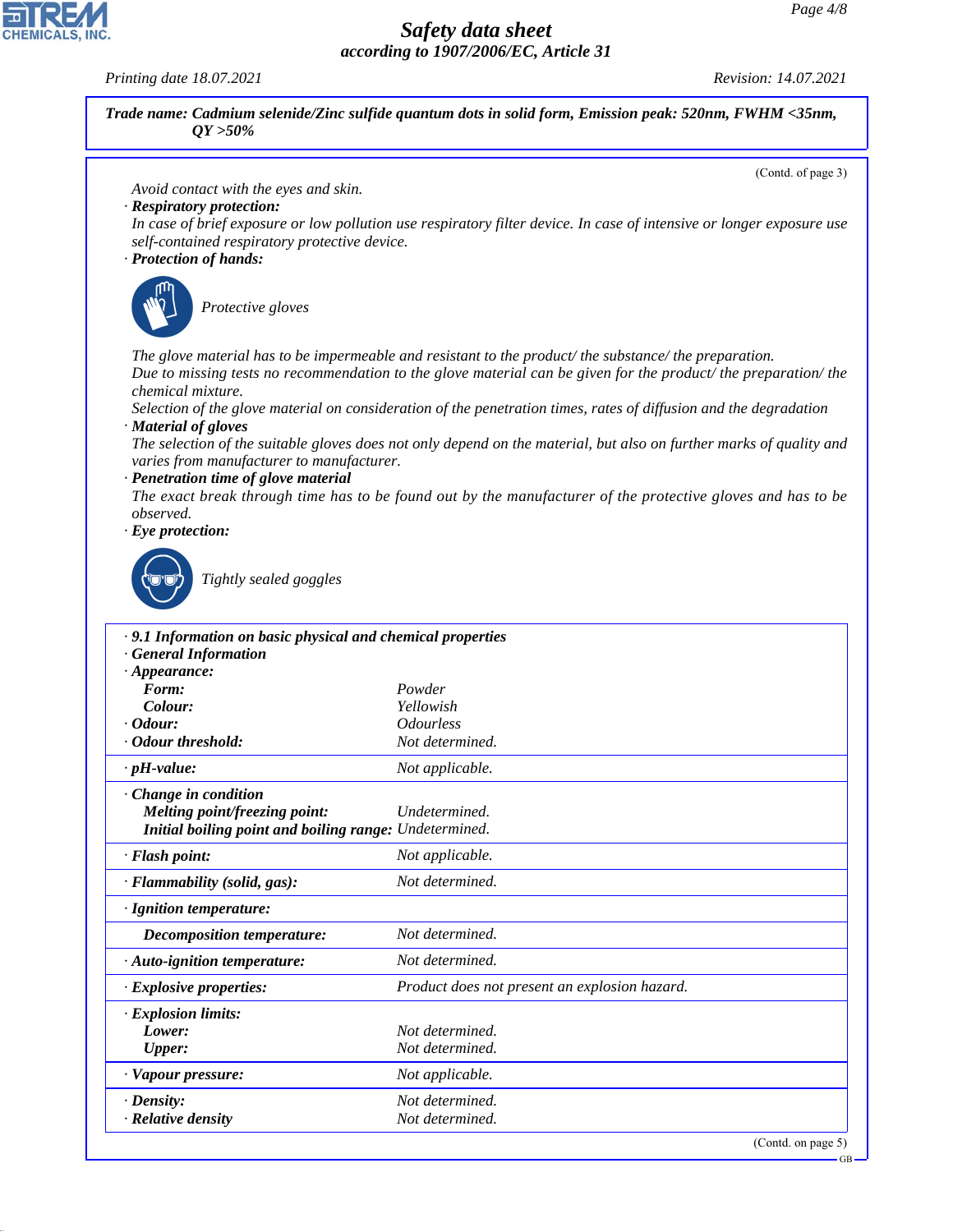*Printing date 18.07.2021 Revision: 14.07.2021*

*Trade name: Cadmium selenide/Zinc sulfide quantum dots in solid form, Emission peak: 520nm, FWHM <35nm, QY >50%*

|                                           |                                            | (Contd. of page 4) |
|-------------------------------------------|--------------------------------------------|--------------------|
| · Vapour density                          | Not applicable.                            |                    |
| $\cdot$ Evaporation rate                  | Not applicable.                            |                    |
| · Solubility in / Miscibility with        |                                            |                    |
| water:                                    | <i>Insoluble.</i>                          |                    |
| · Partition coefficient: n-octanol/water: | Not determined.                            |                    |
| · Viscosity:                              |                                            |                    |
| Dynamic:                                  | Not applicable.                            |                    |
| Kinematic:                                | Not applicable.                            |                    |
| Solvent content:                          |                                            |                    |
| Organic solvents:                         | $0.0\%$                                    |                    |
| $VOC$ (EC)                                | $0.00\%$                                   |                    |
| Solids content:                           | $100.0\%$                                  |                    |
| $\cdot$ 9.2 Other information             | No further relevant information available. |                    |

## *SECTION 10: Stability and reactivity*

*· 10.1 Reactivity No further relevant information available.*

- *· 10.2 Chemical stability*
- *· Thermal decomposition / conditions to be avoided: No decomposition if used according to specifications.*
- *· 10.3 Possibility of hazardous reactions No dangerous reactions known.*
- *· 10.4 Conditions to avoid No further relevant information available.*
- *· 10.5 Incompatible materials: No further relevant information available.*
- *· 10.6 Hazardous decomposition products: No dangerous decomposition products known.*

## *SECTION 11: Toxicological information*

- *· 11.1 Information on toxicological effects*
- *· Acute toxicity*
- *Harmful if swallowed, in contact with skin or if inhaled.*
- *· Primary irritant effect:*
- *· Skin corrosion/irritation Based on available data, the classification criteria are not met.*
- *· Serious eye damage/irritation Based on available data, the classification criteria are not met.*
- *· Respiratory or skin sensitisation Based on available data, the classification criteria are not met.*
- *· CMR effects (carcinogenity, mutagenicity and toxicity for reproduction)*
- *· Germ cell mutagenicity*
- *Suspected of causing genetic defects.*
- *· Carcinogenicity*
- *May cause cancer.*
- *· Reproductive toxicity Based on available data, the classification criteria are not met.*
- *· STOT-single exposure Based on available data, the classification criteria are not met.*
- *· STOT-repeated exposure Based on available data, the classification criteria are not met.*
- *· Aspiration hazard Based on available data, the classification criteria are not met.*

## *SECTION 12: Ecological information*

*· 12.1 Toxicity*

44.1.1

*· Aquatic toxicity: No further relevant information available.*

(Contd. on page 6)

GB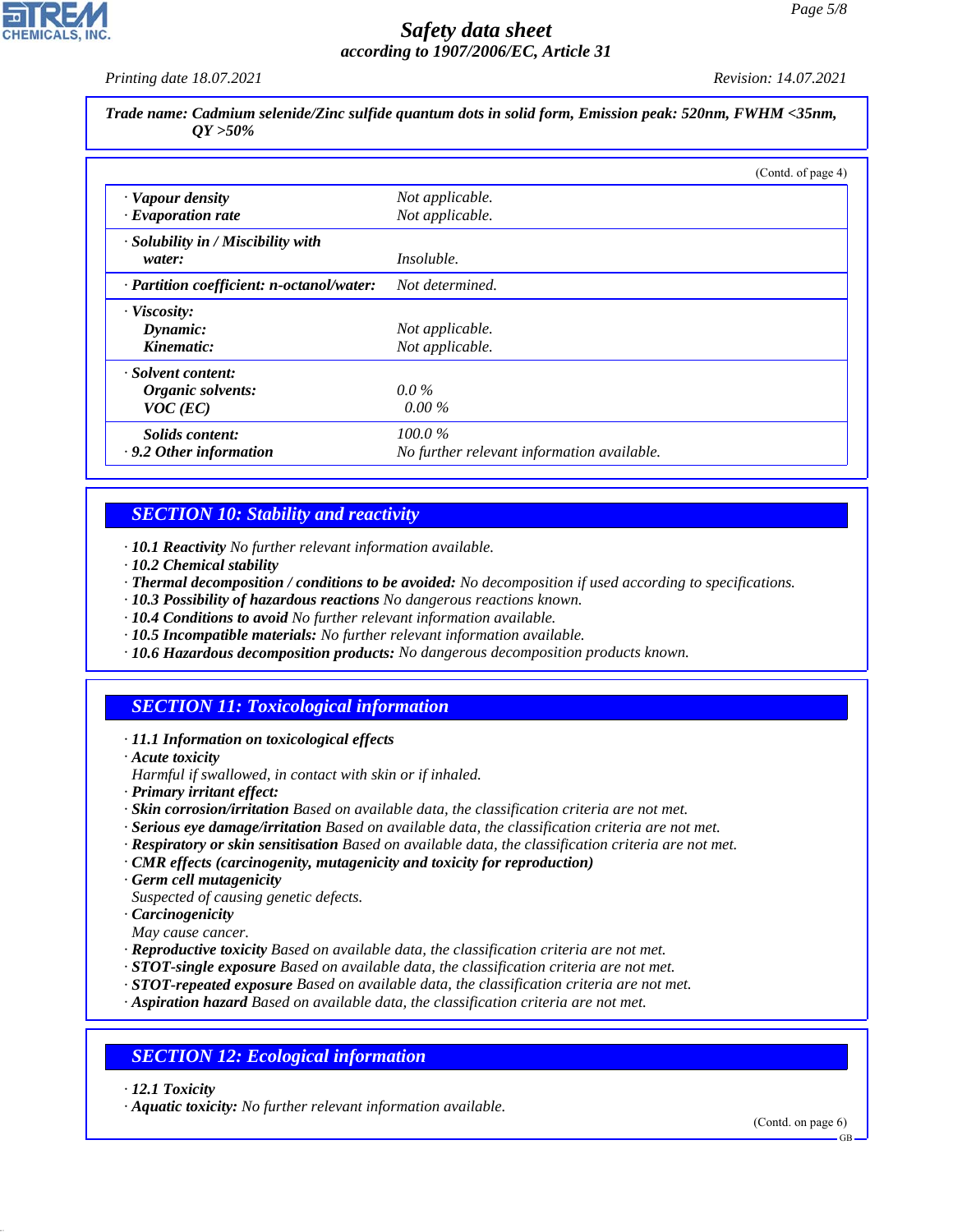*Printing date 18.07.2021 Revision: 14.07.2021*

*Trade name: Cadmium selenide/Zinc sulfide quantum dots in solid form, Emission peak: 520nm, FWHM <35nm, QY >50%* (Contd. of page 5)

- *· 12.2 Persistence and degradability No further relevant information available.*
- *· 12.3 Bioaccumulative potential No further relevant information available.*
- *· 12.4 Mobility in soil No further relevant information available.*
- *· Additional ecological information:*
- *· General notes:*

*Water hazard class 3 (German Regulation) (Self-assessment): extremely hazardous for water Do not allow product to reach ground water, water course or sewage system, even in small quantities. Danger to drinking water if even extremely small quantities leak into the ground.*

- *· 12.5 Results of PBT and vPvB assessment*
- *· PBT: Not applicable.*

*· vPvB: Not applicable.*

*· 12.6 Other adverse effects No further relevant information available.*

#### *SECTION 13: Disposal considerations*

*· 13.1 Waste treatment methods*

*· Recommendation*

*Must not be disposed together with household garbage. Do not allow product to reach sewage system.*

- *· Uncleaned packaging:*
- *· Recommendation: Disposal must be made according to official regulations.*

| <b>SECTION 14: Transport information</b>                      |                                           |  |
|---------------------------------------------------------------|-------------------------------------------|--|
| $\cdot$ 14.1 UN-Number<br>· ADR, IMDG, IATA                   | <i>UN2570</i>                             |  |
| · 14.2 UN proper shipping name<br>$\cdot$ ADR<br>· IMDG, IATA | 2570 CADMIUM COMPOUND<br>CADMIUM COMPOUND |  |
| · 14.3 Transport hazard class(es)                             |                                           |  |
| $·$ ADR                                                       |                                           |  |
|                                                               |                                           |  |
| $\cdot$ Class                                                 | 6                                         |  |
| $\cdot$ <i>Label</i>                                          | 6.1                                       |  |
| $·$ <i>IMDG, IATA</i>                                         |                                           |  |
|                                                               |                                           |  |
| $\cdot$ Class                                                 | 6.1 Toxic substances.                     |  |
| $\cdot$ <i>Label</i>                                          | 6.1                                       |  |
| · 14.4 Packing group<br>· ADR, IMDG, IATA                     | III                                       |  |
|                                                               | (Contd. on page 7)                        |  |



44.1.1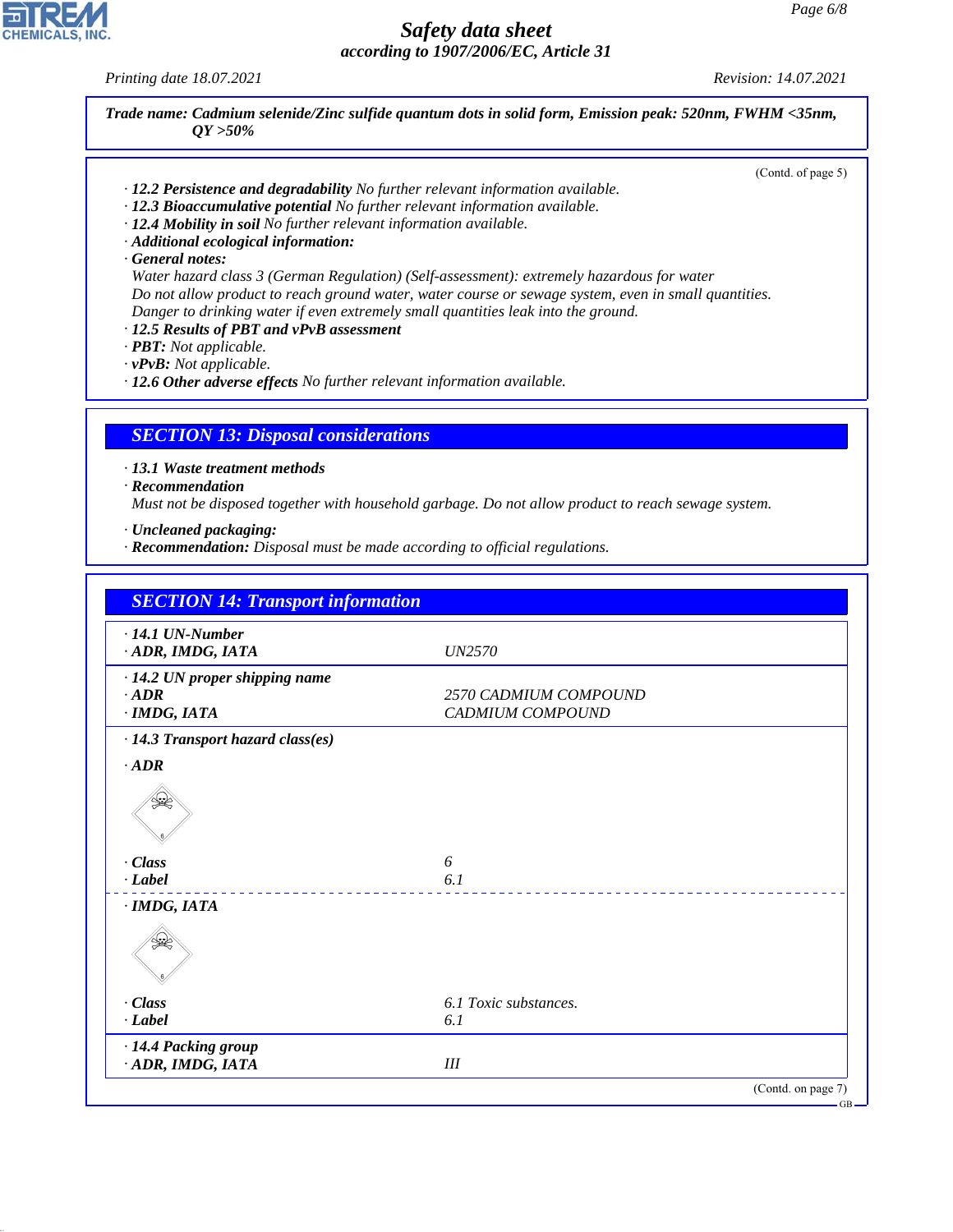*Printing date 18.07.2021 Revision: 14.07.2021*

| $OY > 50\%$                                             | Trade name: Cadmium selenide/Zinc sulfide quantum dots in solid form, Emission peak: 520nm, FWHM <35nm, |
|---------------------------------------------------------|---------------------------------------------------------------------------------------------------------|
|                                                         | (Contd. of page 6)                                                                                      |
| · 14.5 Environmental hazards:                           |                                                                                                         |
| $\cdot$ Marine pollutant:                               | No                                                                                                      |
| $\cdot$ 14.6 Special precautions for user               | Not applicable.                                                                                         |
| · EMS Number:                                           | $F-A, S-A$                                                                                              |
| · Stowage Category                                      | $\overline{A}$                                                                                          |
| $\cdot$ 14.7 Transport in bulk according to Annex II of |                                                                                                         |
| <b>Marpol and the IBC Code</b>                          | Not applicable.                                                                                         |
| · Transport/Additional information:                     |                                                                                                         |
| $.$ ADR                                                 |                                                                                                         |
| $\cdot$ Limited quantities (LQ)                         | $5 \ kg$                                                                                                |
| $\cdot$ Excepted quantities (EQ)                        | Code: El                                                                                                |
|                                                         | Maximum net quantity per inner packaging: 30 g                                                          |
|                                                         | Maximum net quantity per outer packaging: 1000 g                                                        |
| $\cdot$ IMDG                                            |                                                                                                         |
| $\cdot$ Limited quantities (LQ)                         | $5 \ kg$                                                                                                |
| $\cdot$ Excepted quantities (EQ)                        | Code: El                                                                                                |
|                                                         | Maximum net quantity per inner packaging: 30 g                                                          |
|                                                         | Maximum net quantity per outer packaging: 1000 g                                                        |
| · UN "Model Regulation":                                | UN 2570 CADMIUM COMPOUND, 6.1, III                                                                      |

## *SECTION 15: Regulatory information*

*· 15.1 Safety, health and environmental regulations/legislation specific for the substance or mixture*

- *· Directive 2012/18/EU*
- *· Named dangerous substances ANNEX I Substance is not listed.*
- *· National regulations:*
- *· Additional classification according to Decree on Hazardous Materials, Annex II: Carcinogenic hazardous material group I (extremely dangerous). Carcinogenic hazardous material group II (very dangerous). Carcinogenic hazardous material group III (dangerous).*
- *· Information about limitation of use:*

*Workers are not allowed to be exposed to this hazardous material. Exceptions can be made by the authorities in certain cases.*

*· Waterhazard class: Water hazard class 3 (Self-assessment): extremely hazardous for water.*

*· 15.2 Chemical safety assessment: A Chemical Safety Assessment has not been carried out.*

#### *SECTION 16: Other information*

*This information is based on our present knowledge. However, this shall not constitute a guarantee for any specific product features and shall not establish a legally valid contractual relationship.*

*· Department issuing SDS: Technical Department.*

- *· Contact: Technical Director*
- *· Abbreviations and acronyms:*

44.1.1

*ADR: Accord européen sur le transport des marchandises dangereuses par Route (European Agreement concerning the International Carriage of Dangerous Goods by Road)*

*IMDG: International Maritime Code for Dangerous Goods*

(Contd. on page 8)

GB